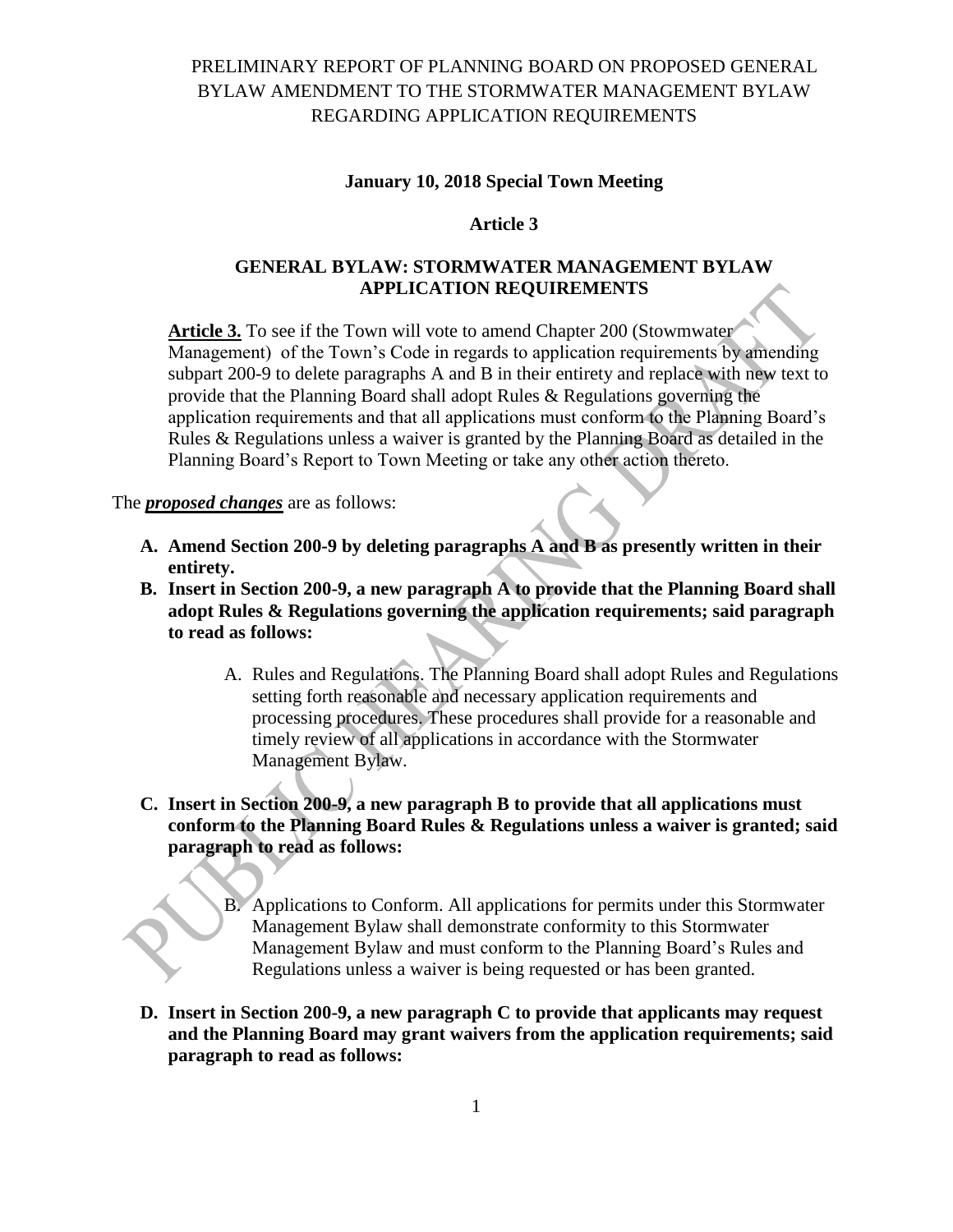# PRELIMINARY REPORT OF PLANNING BOARD ON PROPOSED GENERAL BYLAW AMENDMENT TO THE STORMWATER MANAGEMENT BYLAW REGARDING APPLICATION REQUIREMENTS

C. Waivers. The applicant may request, and the South Hadley Planning Board may grant, a waiver from any information requirements it judges to be unnecessary to the review of a particular plan.

**OBJECTIVE:** The objective of this article is to provide streamline the application requirements and to provide flexibility in setting the application requirements.

**SUMMARY:** This article seeks to provide authority for the Planning Board to establish Rules & Regulations which specify the application requirements under the Stormwater Management Bylaw. The existing Bylaw provisions (provided below) are very prescriptive of what must be submitted including the number and form of the submittal:

- *A. Application for approval of a stormwater management permit or waiver shall include the following:*
	- *(1) A stormwater management and erosion and sediment control plan or an application for waiver of a stormwater management and erosion and sediment control plan shall be submitted to the South Hadley Planning Board for review and approval for any proposed development specified in Article III. Ten copies of the stormwater management and erosion and sediment control plan shall be submitted, and clearly labeled, along with other documents required in this bylaw for site plan review. The plan shall contain supporting computations, drawings, and sufficient information describing the manner, location, and type of measures in which stormwater runoff will be managed from the entire development during construction and after construction and/or site development. The plan shall serve as the basis for all subsequent construction and/or site development. This stormwater*  management and erosion and sediment control plan shall contain sufficient *information to describe the nature and purpose of the proposed development.*

*(2) Ongoing maintenance agreement.*

*(3) Nonrefundable application fee.*

*B. The applicant may request, and the South Hadley Planning Board may grant, a waiver from any information requirements it judges to be unnecessary to the review of a particular plan.*

This amendment will give the Planning Board authority to specify the number and format of applications as they do for Site Plan Review, Special Permit, and Subdivision submittals. It will not change the requirements for Stormwater Management Permits or the standards for their approval.